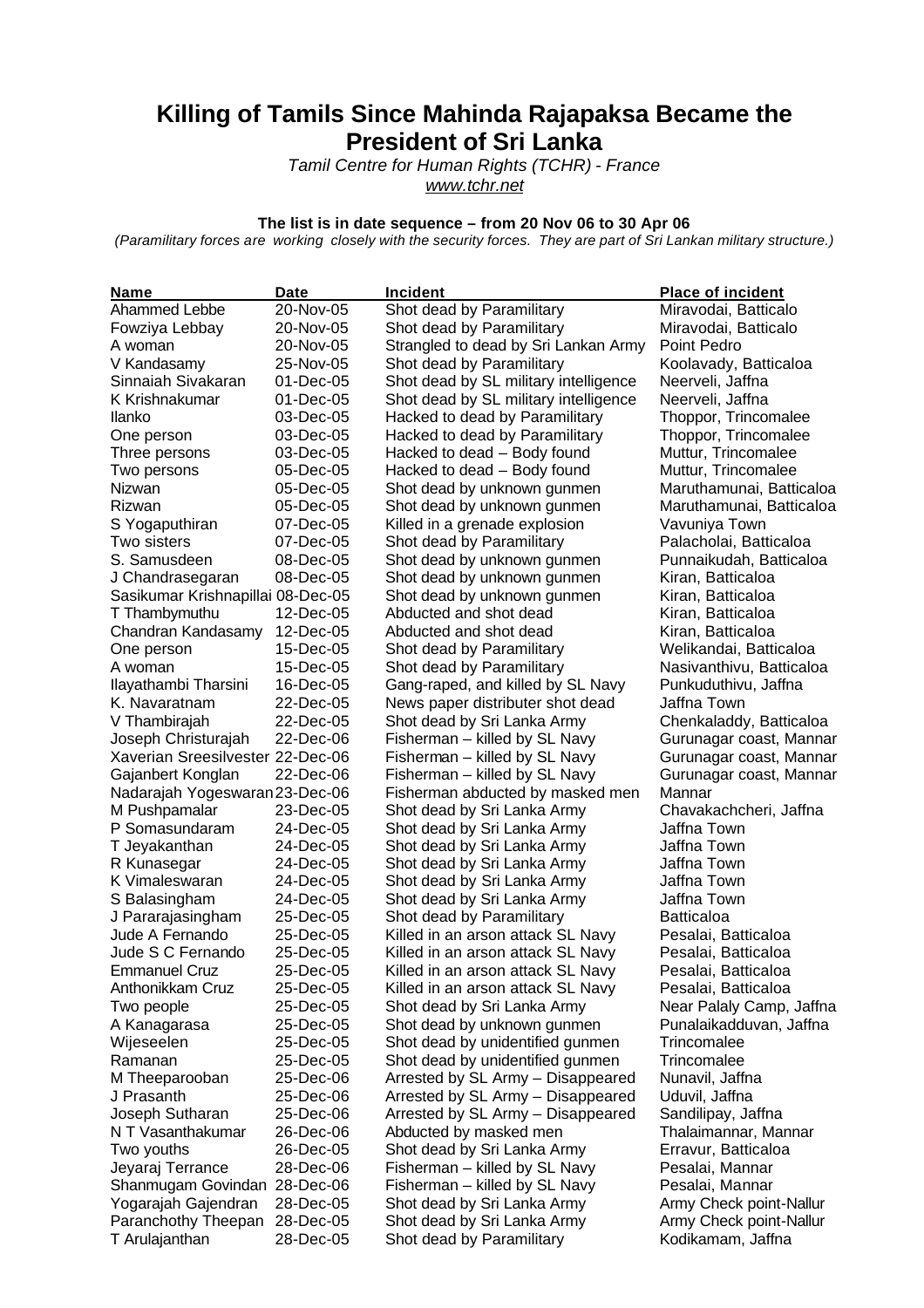Balenthiran 03-Jan-06 Shot dead by unknown gunmen Thambipillai Selvarajah 25-Jan-06 Shot dead by unknown gunmen T Vasantharajan 30-Jan-06 TRO staff - Abducted by Paramilitary Welikanda SL Checkpoint

J Yogalingam 31-Dec-05 Shot dead by unknown gunmen Chunnakam, Jaffna P Veerasingham 02-Jan-06 Shot dead by Paramilitary Eravur, Batticaloa Manoharan Rajeehar 02-Jan-06 Student – shot dead by SL forces Trincomalee Y Hemachandra 
and 2-Jan-06 Student – shot dead by SL forces Trincomalee T Sivanantha 02-Jan-06 Student – shot dead by SL forces Trincomalee L Rohan **02-Jan-06** Student – shot dead by SL forces Trincomalee S Sajeenthiran 02-Jan-06 Student – shot dead by SL forces Trincomalee S Visagaratnam 02-Jan-06 Priest shot dead by unknown gunmen Alaiyadicholai, Batticaloa Jeyanthan 03-Jan-06 Killed in a Sri Lankan army explosion Mannar Vinotharan Thevarasa 03-Jan-06 Killed in a Sri Lankan army explosion Mannar<br>Balenthiran 603-Jan-06 Shot dead by unknown gunmen Wellawatta, Colombo Victoria Sepamalai 03-Jan-06 Shot dead by unknown gunmen Sethukuddu, Batticaloa K Sivanesan 03-Jan-06 Shot dead by unknown gunmen Kayts, Jaffna R Thevachandran 03-Jan-06 Fisherman – killed by SL Navy Nelliaddy, Point Pedro R Kuganenthiran dia-Jan-06 Shot dead by Sri Lanka army Korakalimadhu, Batticaloa Kunam Thanus 05-Jan-06 Shot dead by unknown gunmen Valaichenai, Batticaloa One person 05-Jan-06 Hacked to dead Vadamarachi, Jaffna T Predeeshkumar 05-Jan-06 Shot dead by unknown gunmen Uduvil, Jaffna Hacked to dead by Sri Lanka Army Iyathurai Baskaran 06-Jan-06 Shot dead by Army intelligence Point Pedro, Jaffna K Shanmuganathan 08-Jan-06 Shot dead by Sri Lanka army Vantharumulai, Batticaloa Sinnarasa Rasaiah 08-Jan-06 Shot dead by Sri Lanka Army Point Pedro, Jaffna Two persons 08-Jan-06 Abducted and shot dead Skanthapuram, Vavuniya Two persons 08-Jan-06 Shot dead by Sri Lanka Army Muttur, Trincomalee P Pranavan 09-Jan-06 Shot dead by unknown gunmen Adiyapatham Rd, Jaffna B Rajeevmohan and 09-Jan-06 Abducted by masked men Ilavalai, Jaffna P. Sivasankar 10-Jan-06 Shot dead by Army intelligence Dutch Rd, Jaffna Thambu Nadesu 10-Jan-06 Shot dead by Army intelligence Puthur East, Puthur P Kanapathipillai 11-Jan-06 Shot dead by unknown gunmen Jaffna Pasupathy Palani 11-Jan-06 Shot dead by Sri Lanka Army Kokuvil, Jaffna<br>Thanabalasingham 11-Jan-06 Beaten to death by Sri Lanka Army Lingapuram. Tr Thanabalasingham 11-Jan-06 Beaten to death by Sri Lanka Army Lingapuram, Trincomalee Thambiah Tharmasiri 11-Jan-06 Abducted by Paramilitary Point Pedro, Jaffna N Kandeepan 11-Jan-06 Abducted by Paramilitary Point Pedro, Jaffna Kanapathy Murugesu 12-Jan-06 Shot dead by Sri Lanka Army Point Pedro, Jaffna Sulaimanlebbai Esmail 12-Jan-06 Shot dead by unknown gunmen Kalmunai, Amparai One person 13-Jan-06 Shot dead by unknown gunmen Kallady, Batticaloa One person 14-Jan-06 Shot dead by unknown gunmen Batticaloa T Tharmaseelan 15-Jan-06 Shot dead by Paramilitary Kayts, Jaffna Sellathurai Yogarajah 15-Jan-06 Shot dead by Sri Lanka Army Thenmarachi, Jaffna Bojan Renuka 15-Jan-06 Shot dead by Paramilitary Manipay, Jaffna Bojan Shanuka 15-Jan-06 Shot dead by Paramilitary Manipay, Jaffna B Arthanageswary 15-Jan-06 Shot dead by Paramilitary Manipay, Jaffna One person **15-Jan-06** Shot dead by unknown gunmen Kodikamam Rd, Jaffna Suppiah Murugan 16-Jan-06 Shot dead by Sri Lanka Army Urumpiray, Jaffna C Sasikumar 16-Jan-06 Shot dead by unknown gunmen Akkaraipatu, Amparai Gopalakrishnan Suresh 16-Jan-06 Shot dead by unknown gunmen Akkaraipatu, Amparai Sellathurai Selvarajah 17-Jan-06 Shot dead by Sri Lanka Army Uppuveli, Trincomalee Wilson C George 17-Jan-06 Shot dead by Sri Lanka Army Uppuveli, Trincomalee Ahmedlebby A Bahir 18-Jan-06 Beaten to dead by Paramilitary Akkaraipatu, Amparai Thivakaran Kathamuthu19-Jan-06 Killed in a bomb explosion Thandavanveli, Batticaloa T Ravichandran and 20-Jan-06 Shot dead by Paramilitary and Kayts, Jaffna<br>Two person and 21-Jan-06 Shot dead by Sri Lanka Police and Chettikulam. I Two person 21-Jan-06 Shot dead by Sri Lanka Police Chettikulam, Mannar<br>
N Yogeswararaiah 21-Jan-06 Shot dead by Paramilitary Puttur. Jaffna N Yogeswararajah 21-Jan-06 Shot dead by Paramilitary Puttur, Jaffna Subramaniam Kishore 21-Jan-06 Shot dead by unknown gunmen Mamangam, Batticaloa I Radakrishnan 21-Jan-06 Shot dead by Paramilitary Tharmaraikulam, Jaffna C Krishnagobi 23-Jan-06 Shot dead by Army intelligence Chavakachcheri, Jaffna K. Kamalachandran 23-Jan-06 Shot dead by unknown gunmen Goodshed Rd, Vavuniya S. Suhirtharajan 24-Jan-06 Journalist shot dead by SL Army Trincomalee R Suntheralingam 24-Jan-06 Shot dead by unknown gunmen Muttur, Trincomalee K Vaikunthan 24-Jan-06 Shot dead by Paramilitary Meesalai, Jaffna Thambiah Jeyarajah 28-Jan-06 Farmer shot dead Lingapuram, Trincomalee K Geneshalingam 29-Jan-06 TRO staff - Abducted by Paramilitary Welikanda SL Checkpoint K Thangarasa 29-Jan-06 TRO staff - Abducted by Paramilitary Welikanda SL Checkpoint Thanuskody Premini 30-Jan-06 TRO staff - Abducted by Paramilitary Welikanda SL Checkpoint S. Shanmuganathan 30-Jan-06 TRO staff - Abducted by Paramilitary Welikanda SL Checkpoint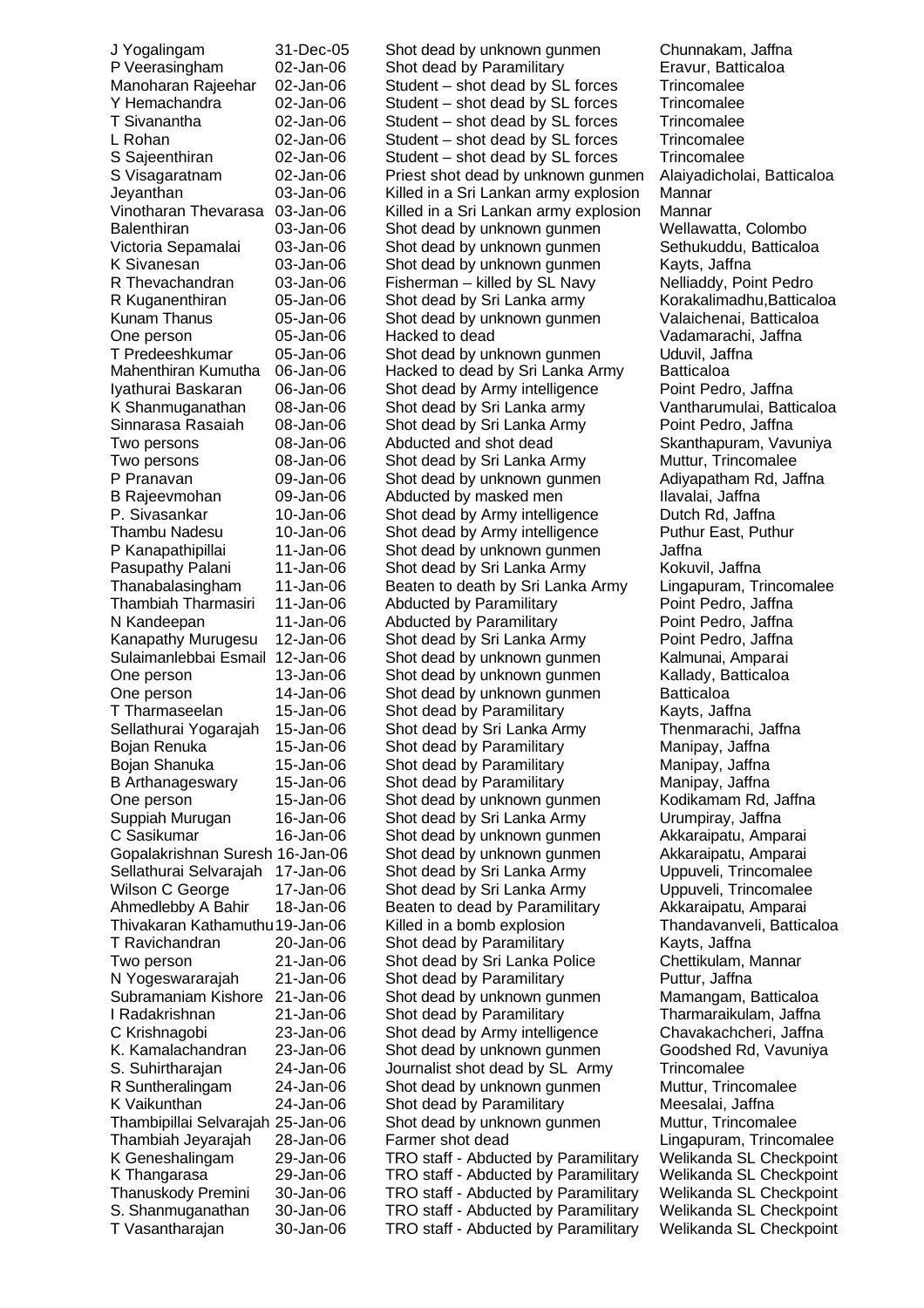Mohamed Navas 05-Mar-06 Shot by dead by Paramilitary T. Namasivarajah 12-Apr-06 Killed in an anti-Tamil riot T Ratnasabapathy 13-Apr-06 Shot dead by Paramilitary<br>Kuhaneswaran 13-Apr-06 Shot dead by Army T Mariyathas 15-Apr-06 Shot dead by Paramilitary 17-Apr-06 Shot dead by Paramilitary 1988 Vadamaradchy<br>
R Sakilan 17-Apr-06 Shot dead by Paramilitary 1988 Thenmaradchchi

K Ravinthran 30-Jan-06 TRO staff - Abducted by Paramilitary Welikanda SL Checkpoint A Satheesharan 30-Jan-06 TRO staff - Abducted by Paramilitary Welikanda SL Checkpoint R Ratheeskumar 30-Jan-06 Abducted by Paramilitary Chulipuram, Jaffna Four persons 11-Feb-06 Killed by Sri Lanka Navy Pesalai, Mannar James Julie Peiris 20-Feb-06 Body of fisherman washed ashore Thalaimannar, Mannar Mohanathu M Jarool 22-Feb-06 Shot dead by Muslim armed group Eravur, Batticaloa Navarasan 22-Feb-06 Shot dead by Paramilitary Kiran, Batticaloa Vadivel Perinparajah 27-Feb-06 Abducted by Paramilitary Batticaloa P Thushyanthan  $04\text{-}$ Mar-06 Abducted by Paramilitary and all underlying Uaffna<br>
Mohamed Navas (05-Mar-06 Shot by dead by Paramilitary Valaichenai, Batticaloa M Jawfar 06-Mar-06 Shot by dead by Paramilitary Eravur-1 Batticaloa Kovinthan Vijeyarasa 09-Mar-06 Shot by dead by Paramilitary Vellaikutty, Batticaloa S Kangeswaran 12-Mar-06 Abducted by Paramilitary Batticaloa S Vaneswaran 12-Mar-06 Abducted by Paramilitary and Batticaloa<br>S Rameswaran 12-Mar-06 Abducted by Paramilitary and Batticaloa Abducted by Paramilitary Siniah Rameswaran 12-Mar-06 Abducted by Paramilitary Batticaloa K Illaiyarajah **12-Mar-06** Abducted by Paramilitary **Batticaloa** S Thangaraja **12-Mar-06** Abducted by Paramilitary **Batticaloa** V Arulpragasam 20-Mar-06 Dead body found Pillaiyarady Batticaloa One civilian 20-Mar-06 Dead body found Manresa Centre, Batticaloa Siththiravel Selvam 20-Mar-06 Shot by dead by Paramilitary **Italy 1988** Iyankerny,EravurBatticaloa V Arulpragasam 20-Mar-06 Abducted by Paramilitary – Body found Batticaloa One civilian 20-Mar-06 Abducted by Paramilitary – Body found Batticaloa Jude 22-Mar-06 Shot by dead by Paramilitary Kurumankadu Vavuniya M.<br>Gunaratnam 22-Mar-06 Shot by dead by Paramilitary Kurumankadu Vavuniya Shot by dead by Paramilitary Ponniah Murugesu 24-Mar-06 Shot by dead by Paramilitary Sasthrikulankula Kulathunga Regikanth 25-Mar-06 Stabbed by dead by Paramilitary Valaichenai Batticaloa T. Thankarajah a 28-Mar-06 Stabbed by dead by Paramilitary Chthachimada,Batticaloa<br>V Vigneswaran 67-Apr-06 Shot by dead by Paramilitary Habour Rd, Trincomalee 07-Apr-06 Shot by dead by Paramilitary R Sutharshan **107-Apr-06** Abducted by Paramilitary **Constructs Additional Abducted by Paramilitary** A9 Road, Mirusuvil P Shanmugaratnam 10-Apr-06 Killed in a clymore attack P Shanmugaratnam 10-Apr-06 Killed in a clymore attack A9 Road, Mirusuvil S. Pradeepkumar 10-Apr-06 Killed in a clymore attack A9 Road, Mirusuvil S. Pradeepkumar 10-Apr-06 Killed in a clymore attack A9 Road, Mirusus 10-Apr-06 Abducted by Paramilitary Changestan Changestan Changestan Changestan Changestan Changestan Changestan Changestan Changestan Changestan Changes Abducted by Paramilitary T Gopalasingham 12-Apr-06 Shot dead by Army Paruthiyaddaippu, Kayts D.M.Kasun Samantha 12-Apr-06 Killed in an anti-Tamil riot Trincomalee Thavarajah Mahaluxmy 12-Apr-06 Killed in an anti-Tamil riot Trincomalee<br>Trincomalee Antonyrai Geethanadani 12-Apr-06 Killed in an anti-Tamil riot Trincomalee Antonyraj Geethanadani 12-Apr-06 Killed in an anti-Tamil riot Trincomalee Thavarajah Selvakumari 12-Apr-06 Killed in an anti-Tamil riot Trincomalee<br>Kandasamy Thiraviam 12-Apr-06 Killed in an anti-Tamil riot Trincomalee Kandasamy Thiraviam 12-Apr-06 Killed in an anti-Tamil riot Trincomalee<br>A.M.Sudubanda 12-Apr-06 Killed in an anti-Tamil riot Trincomalee A.M.Sudubanda 12-Apr-06 Killed in an anti-Tamil riot Trincomalee Killed in an anti-Tamil riot Trincomalee<br>Trincomalee Killed in an anti-Tamil riot Trincomalee Myoora PedigeSivamani 12-Apr-06 Killed in an anti-Tamil riot Trincomalee<br>Velu Nantheswaran 12-Apr-06 Killed in an anti-Tamil riot Trincomalee Killed in an anti-Tamil riot M.S.M.Rilvan 12-Apr-06 Killed in an anti-Tamil riot Trincomalee S.M.Farook 12-Apr-06 Killed in an anti-Tamil riot Trincomalee<br>
L.H.Ashanka Milan 12-Apr-06 Killed in an anti-Tamil riot Trincomalee L.H.Ashanka Milan 12-Apr-06 Killed in an anti-Tamil riot Trincomalee L.H.Susantha 12-Apr-06 Killed in an anti-Tamil riot Trincomalee 12-Apr-06 Killed in an anti-Tamil riot Trincomalee<br>12-Apr-06 Killed in an anti-Tamil riot Trincomalee M.Selvarajah 12-Apr-06 Killed in an anti-Tamil riot Trincomalee<br>1 civilian 12-Apr-06 Killed in an anti-Tamil riot Trincomalee 1 Killed in an anti-Tamil riot Trincomalee<br>12-April 12-April riot Trincomalee Nissanka 12-Apr-06 Killed in an anti-Tamil riot Trincomalee 12-Apr-06 Killed in an anti-Tamil riot Trincomalee<br>12-Apr-06 Killed in an anti-Tamil riot Trincomalee S. Maheswary **12-Apr-06** Killed in an anti-Tamil riot Trincomalee S. Vijeyakumar 12-Apr-06 Shot dead by Paramilitary Mirusivil, Chavakachcheri N Sorooban 12-Apr-06 Abducted by Paramilitary Neervely, Jaffna<br>
Reginald Enselas Melvin 12-Apr-06 Abducted by Paramilitary Neervely, Jaffna Reginald Enselas Melvin 12-Apr-06 Abducted by Paramilitary Meervely, Jaffna<br>
One civilian 13-Apr-06 Killed in a clymore attack Mullikulam, Vavuniya Killed in a clymore attack Lakshmi 13-Apr-06 Killed in a clymore attack Mullikulam, Vavuniya S Nishanthan **13-Apr-06** Killed in a clymore attack Semamadu, Vavuniya P Kirupakaran 13-Apr-06 Shot dead by Paramilitary Chavakachcheri T Thayaparan 13-Apr-06 Shot dead by Paramilitary Chavakachcheri 13-Apr-06 Shot dead by Army Puliyankulam, Vavuniya<br>13-Apr-06 Shot dead by Army Puliyankulam, Vavuniya Nagulendrarasa 13-Apr-06 Shot dead by Army Puliyankulam, Vavuniya Thiraviyan 13-Apr-06 Shot dead by Army Puliyankulam, Vavuniya Junai Mohammed Aziz 14-Apr-06 Shot dead by Paramilitary Thenmaradchi Naguleswaran 15-Apr-06 Killed in a clymore attack Mannar Shot dead by Paramilitary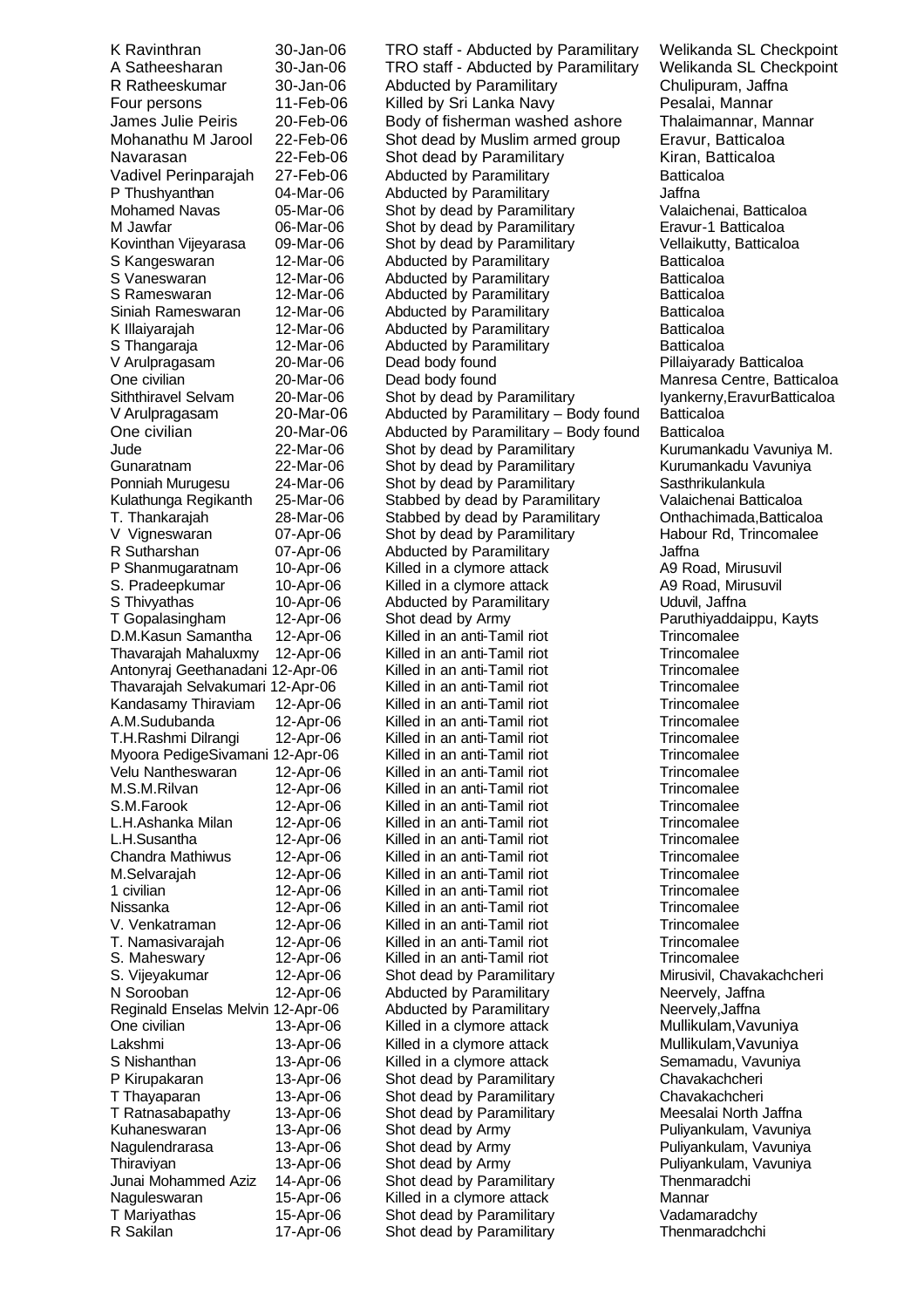K Koneswaran 17-Apr-06 Shot dead by Paramilitary Easan 17-Apr-06 Shot dead by Paramilitary<br>T Thaskumar 17-Apr-06 Shot dead by Paramilitary K Vilvarasa 20-Apr-06 Shot dead by Paramilitary S Vaseekaran 22-Apr-06 Shot dead by Paramilitary K Jeevarajah 26-Apr-06 Shot dead by Paramilitary Selvam Piraba 28-Apr-06 Shot dead by Paramilitary Valaichenai, Batticaloa

A Sureshkumar and the 17-Apr-06 and Killed in a clymore attack and the Chavakachcheri Chavakachcheri<br>
K Koneswaran and the 17-Apr-06 and Shot dead by Paramilitary and the Chavakachenai, Batticaloa Kunapal Suresh 17-Apr-06 Shot dead by Paramilitary Valaichenai Batticaloa<br>Easan 17-Apr-06 Shot dead by Paramilitary Santhiveli, Batticaloa T Thaskumar 17-Apr-06 Shot dead by Paramilitary Mavadivembu,Batticaloa One civilian 18-Apr-06 Hacked to dead Vavuniya B Reginald Rosan 18-Apr-06 Shot dead by Paramilitary Koyathottam, Jaffna Kandasamy Gowribalan 18-Apr-06 Shot dead by Sri Lankan Army Puthur East, Puthur B Kannathasan 18-Apr-06 Shot dead by Sri Lankan Army Puthur East, Puthur S Kamalathasan 18-Apr-06 Shot dead by Sri Lankan Army Puthur East, Puthur Puthur East, Puthur Fast Puthur Army M Kishokumar 18-Apr-06 Shot dead by Sri Lankan Army Puthur East, Puthur<br>T Raveendran 18-Apr-06 Shot dead by Sri Lankan Army Puthur East, Puthur Shot dead by Sri Lankan Army Puthur East, Puthur<br>Shot dead by SL Airforce personnel Barathipuram Trincomalee One Civilian 19-Apr-06 Shot dead by SL Airforce personnel A Thambapillai 19-Apr-06 Shot dead by Paramilitary Kondavil, Jaffna T Thavachandran, 20-Apr-06 Shot dead by Paramilitary Chulipuram, Jaffna Sivarajah Sivakumar 20-Apr-06 Shot dead by Sri Lankan Army Kanniya, Trincomalee<br>S Rameshkumar 20-Apr-06 Reported missing Trincomalee 20-Apr-06 Reported missing Trincomalee Ilum Nizar 20-Apr-06 Shot dead by Paramilitary Vavuniya One civilian 20-Apr-06 Abducted by Paramilitary – Body found Irambaikulam, Vavuniya One civilian 20-Apr-06 Abducted by Paramilitary – Body found Irambaikulam, Vavuniya Chandran 21-Apr-06 Hacked to dead by Sinhala thugs Seruvila, Trincomalee K Nallammah 21-Apr-06 Shot dead by Paramilitary Trincomalee<br>Chandrasekaran 21-Apr-06 Shot dead by Paramilitary Menakam, T Chandrasekaran 21-Apr-06 Shot dead by Paramilitary Menakam, Trincomalee S Rajapathman 22-Apr-06 Shot dead by Paramilitary Veppamkulam, Vavuniya Pakkiaraja Baskaran 22-Apr-06 Tortured to dead by SL Army Trincomalee<br>Rathinam Rasinthan 22-Apr-06 Shot dead by Paramilitary Nelliady.Vac Rathinam Rasinthan 22-Apr-06 Shot dead by Paramilitary **Nelliady,Vadamarachchi**<br>S Vaseekaran 22-Apr-06 Shot dead by Paramilitary Nelliady, Vadamarachchi T Gunanayagam 22-Apr-06 Killed in a clymore attack Mannar L Chandra Perumal 22-Apr-06 Killed in a clymore attack Mannar Three Civilian 23-Apr-06 Shot dead by Sri Lankan Airforce Kantalai, Trincomalee Kurunathan Janarthan 23-Apr-06 Shot dead by Paramilitary **Irupalai, Jaffna** Rasanayagam Jegan 24-Apr-06 Shot dead by Paramilitary Vavuniya<br>Manickam Rajeevan 24-Apr-06 Shot dead by Sri Lankan Army Kanakam Shot dead by Sri Lankan Army Kanakampuliyady One Civilian 24-Apr-06 Shot dead by Sri Lankan Army Kanakampuliyady Two youths 24-Apr-06 Shot dead by Sri Lankan Army 18th Mile Post,Batticaloa K Lingeswaran 24-Apr-06 Shot dead by Paramilitary Valaichenai Batticaloa A. Nagalingam 24-Apr-06 Shot dead by Paramilitary Valaichenai Batticaloa S. K. Raveendran 25-Apr-06 Shot dead by Sri Lankan Army Omanthai Vavuniya B Pathinathan 25-Apr-06 Shot dead by Paramilitary Urumpirai, Jaffna Kulathunga Regikanth 25-Mar-06 Shot dead by Paramilitary Valaichenai, Batticaloa Meiyan Kishanthan 25-Apr-06 Killed in aerial bombing and shelling Trincomalee K. Meiyan M 25-Apr-06 Killed in aerial bombing and shelling Trincomalee K. Selvarani 25-Apr-06 Killed in aerial bombing and shelling Trincomalee Nagiah Rukmani 25-Apr-06 Killed in aerial bombing and shelling Trincomalee<br>Pathiniyan Nagamma 25-Apr-06 Killed in aerial bombing and shelling Trincomalee Pathiniyan Nagamma 25-Apr-06 Killed in aerial bombing and shelling Trincomalee V Pagavathipillai 25-Apr-06 Killed in aerial bombing and shelling N Ranjithamalar 25-Apr-06 Killed in aerial bombing and shelling Trincomalee Thuraiappa Ratheesh 25-Apr-06 Killed in aerial bombing and shelling Trincomalee Varathan Rajkumar 25-Apr-06 Killed in aerial bombing and shelling Trincomalee Vilirasa Mayooran 25-Apr-06 Killed in aerial bombing and shelling Trincomalee T Sureshrooban 25-Apr-06 Killed in aerial bombing and shelling Trincomalee G Renukaran 25-Apr-06 Killed in aerial bombing and shelling Trincomalee Unidentified bodies(3) 25-Apr-06 Killed in aerial bombing and shelling Trincomalee V Pathmanathan 26-Apr-06 Shot dead by Paramilitary Seruvila, Trincomalee Rasiah Sivalingam 26-Apr-06 Shot dead by Paramilitary Seruvila, Trincomalee<br>K Jeevarajah 26-Apr-06 Shot dead by Paramilitary Seruvila, Trincomalee Dr. S. Arulanantham 26-Apr-06 Shot dead by unknown gunmen Colombo A Senthilnathan 26-Apr-06 Shot dead by Paramilitary Vavuniya Zeinudeen 26-Apr-06 Killed in aerial bombing and shelling Trincomalee Agra Malbeeka 26-Apr-06 Killed in aerial bombing and shelling Trincomalee Munita Zeinudeen 26-Apr-06 Killed in aerial bombing and shelling Trincomalee Five bodies 27-Apr-06 Decapitated bodies of Tamils found Kaduwela, Avisawela Two civilians 27-Apr-06 Missing while bathing in a tank Mannar Gunaratnam Horton 28-Apr-06 Shot dead by unidentified gunmen Mannar Auto-rikshaw driver 28-Apr-06 Shot dead<br>Vinayagam Kamalan 28-Apr-06 Shot dead by Paramilitary Valaichenai, E Vinayagam Kamalan 28-Apr-06 Shot dead by Paramilitary Valaichenai,Batticaloa